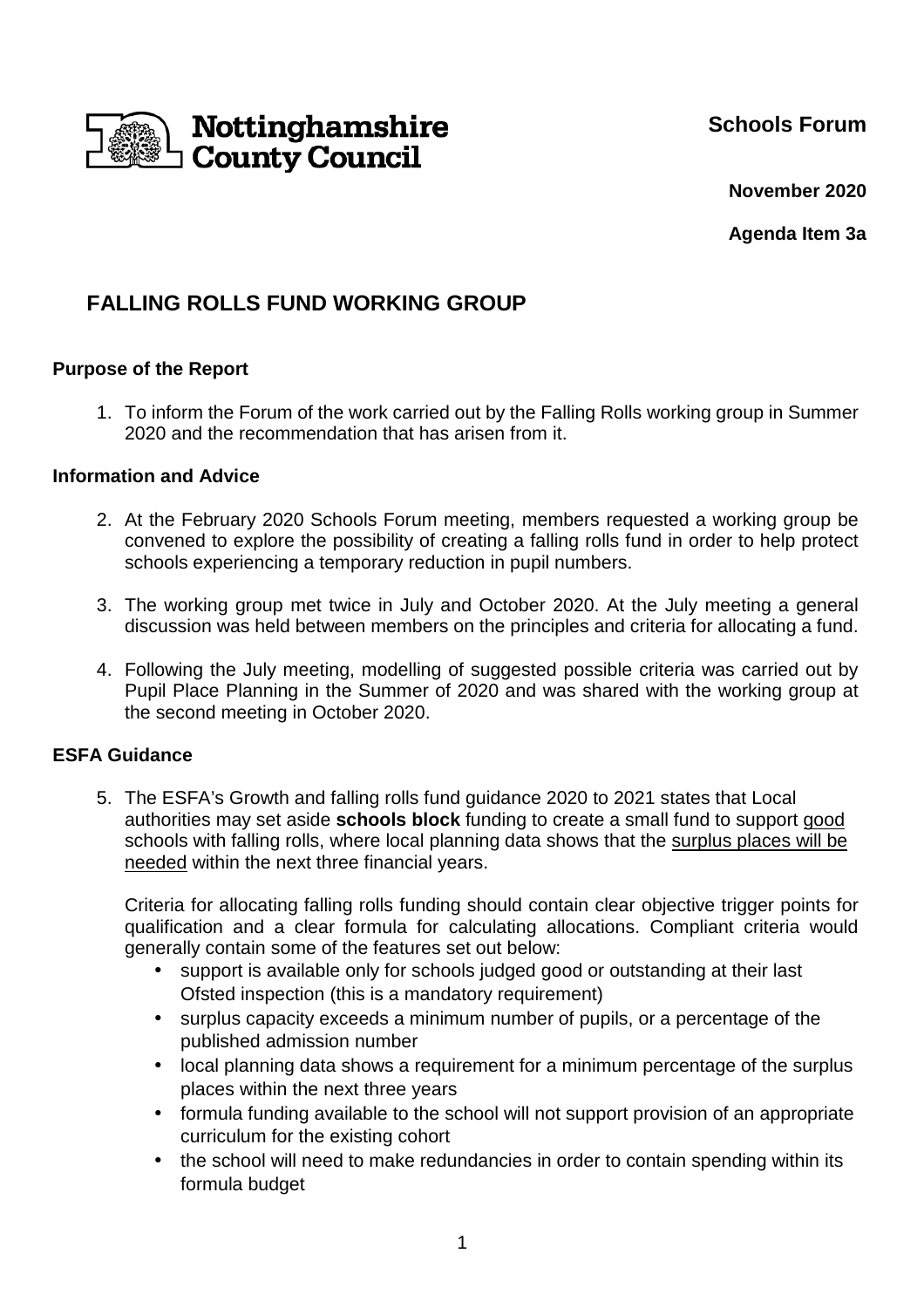Local authorities, working closely with other responsible bodies, will want to manage the local school estate efficiently and reduce or find alternative uses for high levels of spare capacity, in order to avoid detriment to the educational offer or financial position of schools in the area. Falling rolls funding should only be used to support schools where the places are forecast to be needed over the short-medium term.

Methodologies for distributing funding could include:

- a rate per vacant place, up to a specified maximum places (place value likely to be based on AWPU)
- a lump sum payment with clear parameters for calculation (for example, the estimated cost of providing an appropriate curriculum, or estimated salary costs equivalent to the number of staff who would otherwise be made redundant)

## **Pupil Place Planning Projections**

- 6. The modelling carried out by Pupil Place Planning used the pupil number projections that are collated annually by Pupil Place Planning for submission to the DfE. In reality, October census data would be used to identify falling rolls although to be deemed eligible, future pupil number projections must have supported surplus places being required within the next three financial years.
- 7. Pupil number projections take account of:
	- Population: data from the Office of National Statistics, incorporating migration patterns and number of births.
	- School Level Data: this takes account of historic NOR and historic admission patterns of schools.
	- Housing: NCC Planning provides NCC Place Planning with information regarding housing developments that (a) have been granted planning permission and/or (b) are described in Districts' published Local Plans. The housing element of projections in informed by each local District Council's 5-year housing supply trajectories. Each of the 7 Local Planning Authorities (Districts) update this information on a rolling basis.
	- Sufficiency: an estimation is made on the number of places required to accommodate in year pupil movement.

## **Modelling**

- 8. Pupil Place Planning modelled three scenarios of eligibility for funding. A summary of the criteria for each, the number of schools that would be eligible and the total annual cost of payments is shown at **Appendix A**.
- 9. The modelling showed that although many primary schools are projected to experience falling rolls over the next three years, the reductions will, in most cases, be more long term and the surplus places created would not be needed in the next three years.
- 10. The fall in rolls that is projected for many primary schools is reflective of the fall in birth rate following the bulge seen in the late 2000s and early 2010s. This bulge can now be seen working through secondary schools.
- 11. Due to the small number of schools that would benefit from the creation of a falling rolls fund, the working group agreed with Pupil Place Planning's recommendation that falling rolls fund should not be created for 2021/22. However, members requested that modelling be carried out again in two years and shared with the Forum in order for the decision to be reviewed.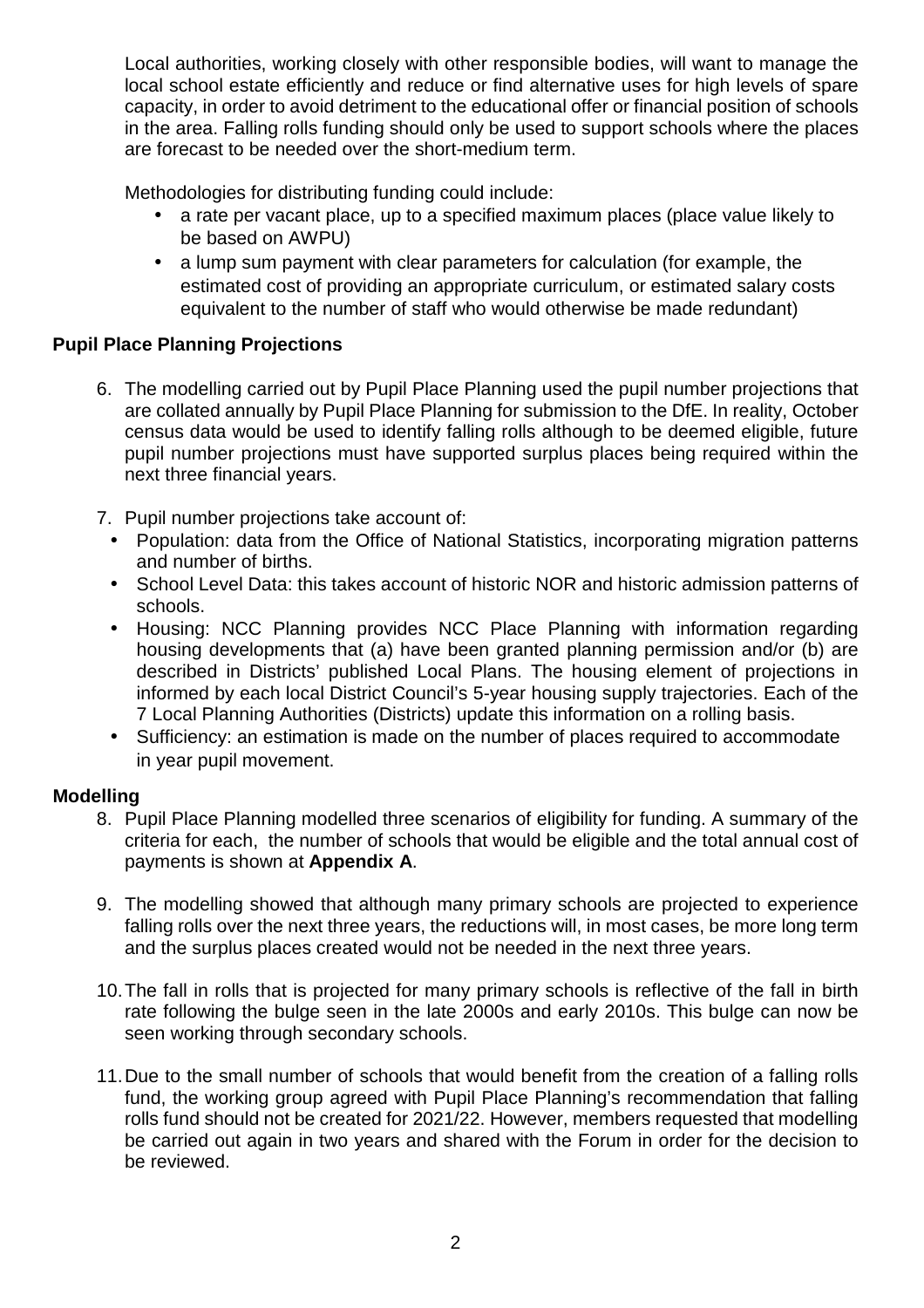## **RECOMMENDATIONS**

### **That the Schools Forum:**

- 1. Notes the content of the report and agrees that a falling rolls fund should not be created for 2021/22.
- 2. Receives an update on the need for a falling rolls fund in Autumn 2022.

**Steven Hawkins Senior Pupil Place Planning Practitioner T 0115 977 3011 E steven.hawkins@nottscc.gov.uk**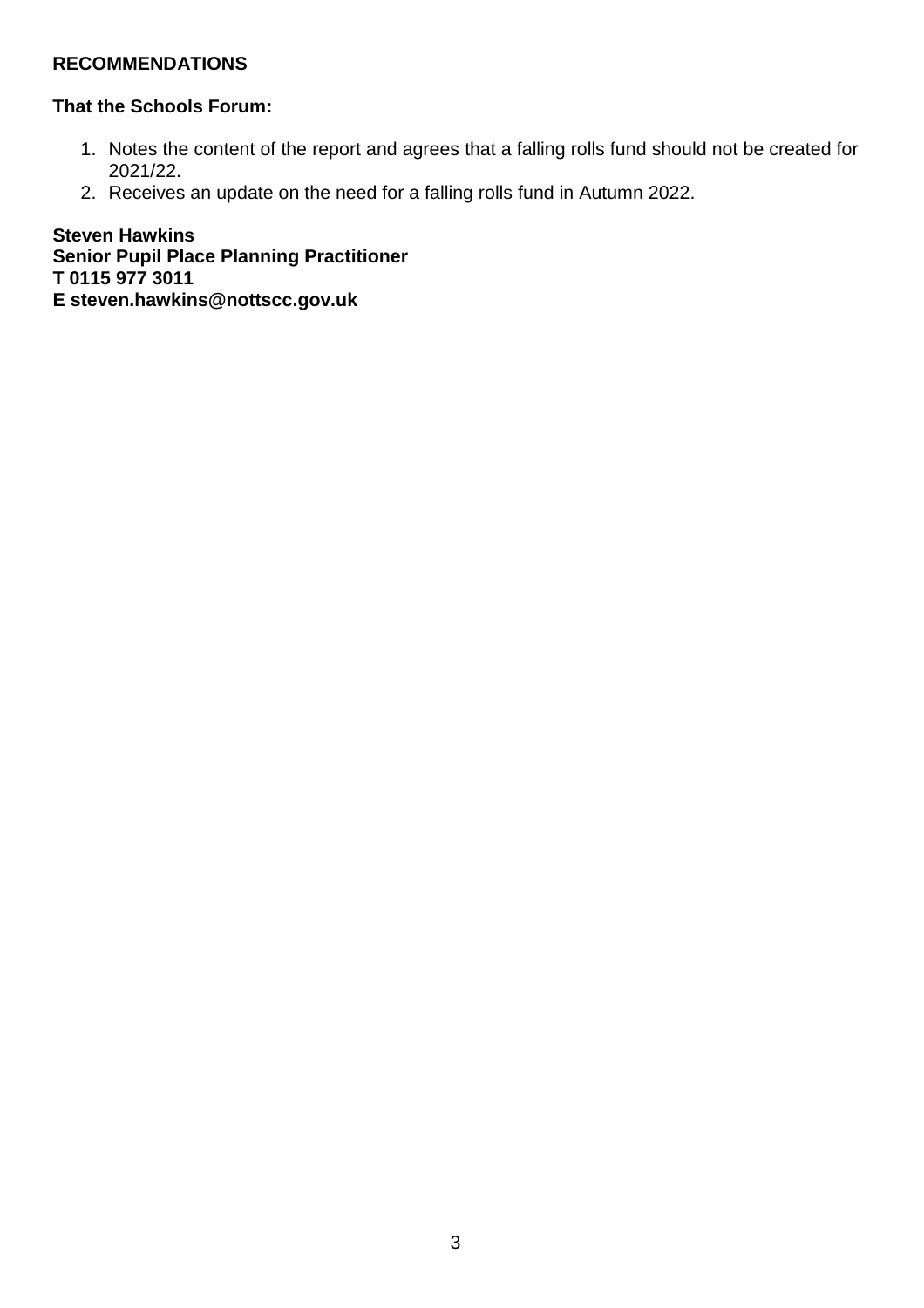## **Appendix A**

### **Modelling of criteria**

**All models assume that all Nottinghamshire Schools are rated as 'Good' or 'Outstanding' by Ofsted.** 

## **Model one**

#### **Rationale**

This is Pupil Place Planning's suggested approach as it most closely mirrors the Pupil Growth Fund. For a school to be eligible their NOR must reduce by 15 or 5% from the previous year and be projected to increase by at least 50% of the reduction in the following year.

Example of NOR for an eligible primary school:

|  | Year One   Year Two   Year Three |
|--|----------------------------------|
|  |                                  |

### **Predicted eligibility and cost**

**Primary** 

|                                         | 2021/22 | 2022/23 2023/24 |  |
|-----------------------------------------|---------|-----------------|--|
| Number of schools eligible              |         |                 |  |
| Estimated cost to Growth element of DSG |         |                 |  |
| <b>Secondary</b>                        |         |                 |  |

|                                         | 2021/22 | 2022/23 | 2023/24 |
|-----------------------------------------|---------|---------|---------|
| Number of schools eligible              |         |         |         |
| Estimated cost to Growth element of DSG |         |         |         |

#### **Model two Rationale**

For a school to be eligible the total NOR has dropped by at least 5% between the previous two October censuses and the capacity of the school must be at least 15% of their PAN capacity.

### **Predicted eligibility and cost**

**Primary** 

|                                         | 2021/22 | 2022/23 2023/24 |
|-----------------------------------------|---------|-----------------|
| Number of schools eligible              |         |                 |
| Estimated cost to Growth element of DSG |         |                 |
| Secondary                               |         |                 |

| , , , , , , , , , , , ,                 |         |         |         |
|-----------------------------------------|---------|---------|---------|
|                                         | 2021/22 | 2022/23 | 2023/24 |
| Number of schools eligible              |         |         |         |
| Estimated cost to Growth element of DSG |         |         |         |

### **Model three**

Schools will be funded for school places equivalent to the difference between the number on roll in the October census and 80% of the admission number for the relevant year of entry. Each place will be valued at the basic per pupil entitlement relevant to the year groups set out in the criteria.

Pupil place planning projections must indicate that the admission numbers are expected to increase to 80% of PAN within 2 years

# **Predicted eligibility and cost**

#### **Primary**

|                                         | 2021/22                             | 2022/23 | 2023/24 |
|-----------------------------------------|-------------------------------------|---------|---------|
| Number of schools eligible              |                                     | 1417*   | **      |
| Estimated cost to growth element of DSG | $ $ £81,935.85 $ $ £22,919.12 $ $ £ |         |         |

\*only one year of data available to check subsequent increase.

\*\* no data available to check increase.